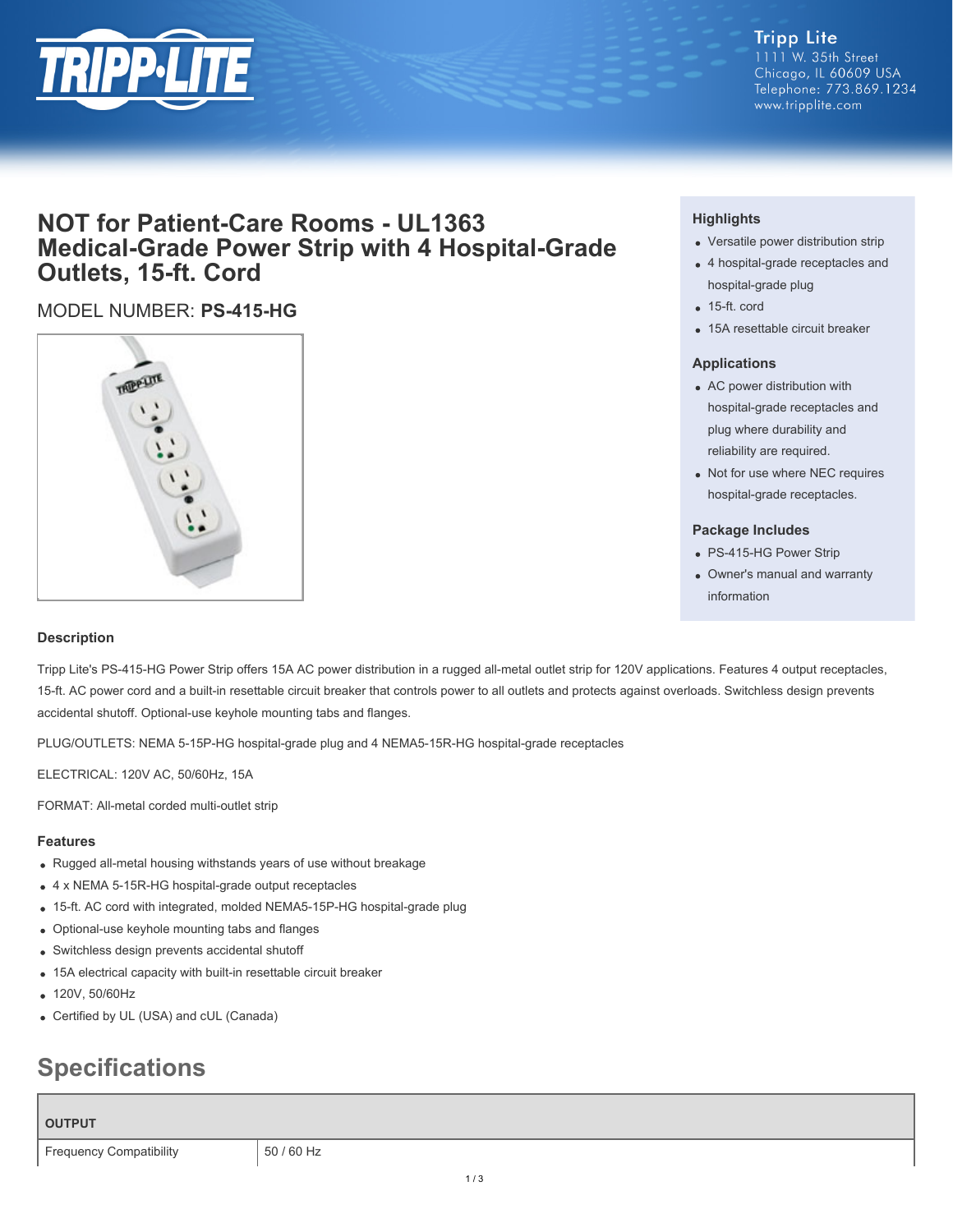

Tripp Lite<br>1111 W. 35th Street<br>Chicago, IL 60609 USA<br>Telephone: 773.869.1234<br>www.tripplite.com

| <b>Output Receptacles</b>                               | (4) 5-15R-HG                                                                |
|---------------------------------------------------------|-----------------------------------------------------------------------------|
| Circuit Breaker (amps)                                  | 15                                                                          |
| Overload Protection                                     | 15A circuit breaker                                                         |
| Outlet Orientation                                      | Single row of 4                                                             |
| 20-Amp Rating                                           | No                                                                          |
| <b>INPUT</b>                                            |                                                                             |
| Nominal Input Voltage(s) Supported                      | <b>120V AC</b>                                                              |
| Recommended Electrical Service                          | 15A 120V                                                                    |
| Input Connection Type                                   | NEMA 5-15P-HG                                                               |
| Input Cord Length (ft.)                                 | 15                                                                          |
| Input Cord Length (m)                                   | 4.572                                                                       |
| Voltage Compatibility (VAC)                             | 120                                                                         |
| <b>GFCI Plug</b>                                        | No                                                                          |
| <b>USER INTERFACE, ALERTS &amp; CONTROLS</b>            |                                                                             |
| Audible Alarm                                           | No power switch                                                             |
| <b>PHYSICAL</b>                                         |                                                                             |
| Unit Dimensions (hwd / in.)                             | $1.5 \times 8.65 \times 2.5$                                                |
| Unit Dimensions (hwd / cm)                              | $3.8 \times 21.9 \times 6.4$                                                |
| Material of Construction                                | Metal                                                                       |
| Integrated Keyhole Mounting Tabs                        | Keyhole mounting tabs and flanges enable mounting to a variety of surfaces  |
| Receptacle Color                                        | White                                                                       |
| Color (AC Line Cord)                                    | White                                                                       |
| Outlets Measurement (Center to<br>Center)               | Inner outlets = $32.5$ mm                                                   |
| Keyhole Slot Mounting<br>Measurement (Center to Center) | Distance between keyhole tabs = 127mm; Distance between end tabs = 207.45mm |
| <b>CERTIFICATIONS</b>                                   |                                                                             |
| UL1363 (Power Tap)                                      | UL1363 (Series Number: AGIB12015SL)                                         |
| cUL / CSA (Canada)                                      | cUL (Series Number: AGIB12015SL)                                            |
| <b>WARRANTY</b>                                         |                                                                             |